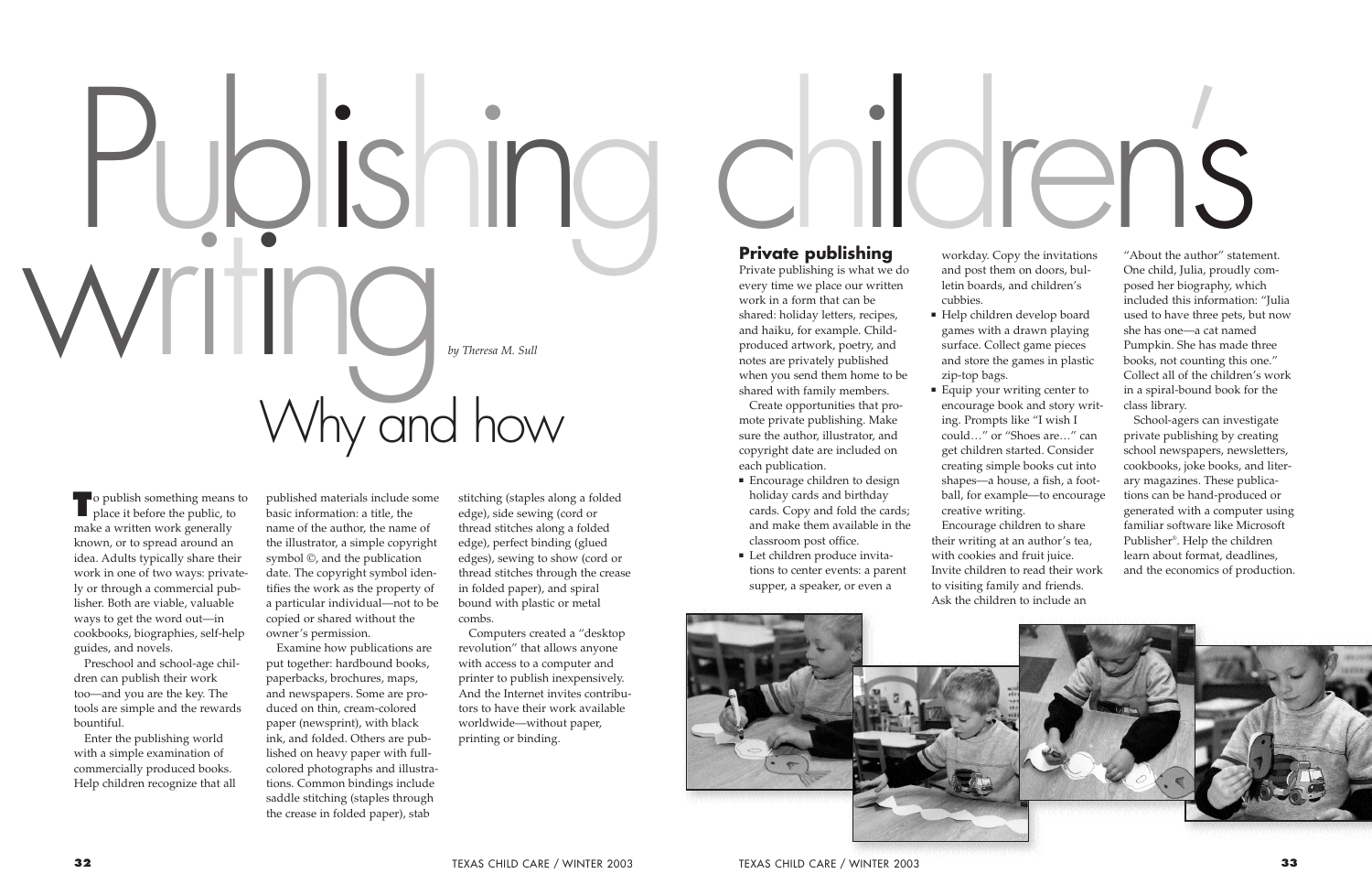#### **Book binding made easy**

#### **Here's what you need**

- paper
- yarn
- masking tape
- hole punch
- 1.Fold papers in half to create the book's pages.
- 2.Punch an odd number of evenly spaced holes, at least an inch apart along the folded crease.
- 3.Cut a piece of yarn at least four times the length of the folded edge.
- 4.Wrap a piece of masking tape around one end of the yarn to make a stiffened "needle."
- 5.Starting at the bottom edge of the book, pull the yarn needle through the first hole. Leave about six inches of yarn dangling to secure the yarn when you're finished.
- 6.Pull the yarn needle in and out of the holes from the bottom to the top.
- 7.When you reach the top of the book, loop the yarn over the top edge and back through the top hole.
- 8.Again, pull the yarn needle in and out of the holes, now from the top to the bottom of the pages. The yarn makes a binding all the way down the front and back edge of the book.
- 9.Tie a knot or a bow on the bottom to secure the yarn. A yarn tassel is optional.

# **Moving beyond in-house publishing**

Introduce children to the world of publishing beyond your program. Collect newspapers from a variety of cities. Help the children identify common features headlines, photographs, editorial columns, comics, and classified listings, for example.

Carefully examine the editorial page and the letters to the editor usually written by local citizens expressing a personal opinion. Consider helping your class compose and sign a letter to the local newspaper in response to a recent story or photograph. You can also encourage parents to help their children address local issues—like an unsafe crosswalk or poorly equipped city playground. In the process, you'll be molding tomorrow's community leaders.

Examine an array of magazines with the group. Again look for common features: an index to articles, photographs and illustrations, departments or regular features, and a staff box listing the names of the people who produce the magazine.

Include a selection of literary magazines that publish children's work: *Stone Soup, Word Dance, Potluck Children's Literary Magazine,* and *New Moon,* for example. Examine the stories, poetry, and drawings and challenge the group to create work to submit for publication. Encourage work on individual or group projects: introduce a subject and let the writers and artists respond.

#### **Five reasons to publish**

- To demonstrate that writing is a form of communication.
- To demonstrate that writing has value in the world beyond home and school.
- To provide a validation of children's self-worth.
- To give parents, grandparents, and friends a concrete product to acknowledge and praise.
- To demonstrate that children, too, can be authors.

The Internet widens opportunities for published children's work. Because print publishing is expensive (including staff, paper, printing, and distribution costs), editors must be selective in who and what is published. The Internet, on the other hand, is inexpensive to maintain. Many on-line literary magazines accept all submissions, regardless of writing ability, unless the submission is inappropriate for children.

All publications—print and Internet—offer guidelines for submitting children's work. In general, publishers require:

- typed—not handwritten work,
- a cover sheet that includes the child's name, age, address, and email address,
- a color photocopy of original artwork, and
- a statement that the work has not been previously published. Use the web site information

on pages 36-37. Check the specific submission guidelines for each publication and follow them carefully. Usually editors discard submissions that are not properly submitted.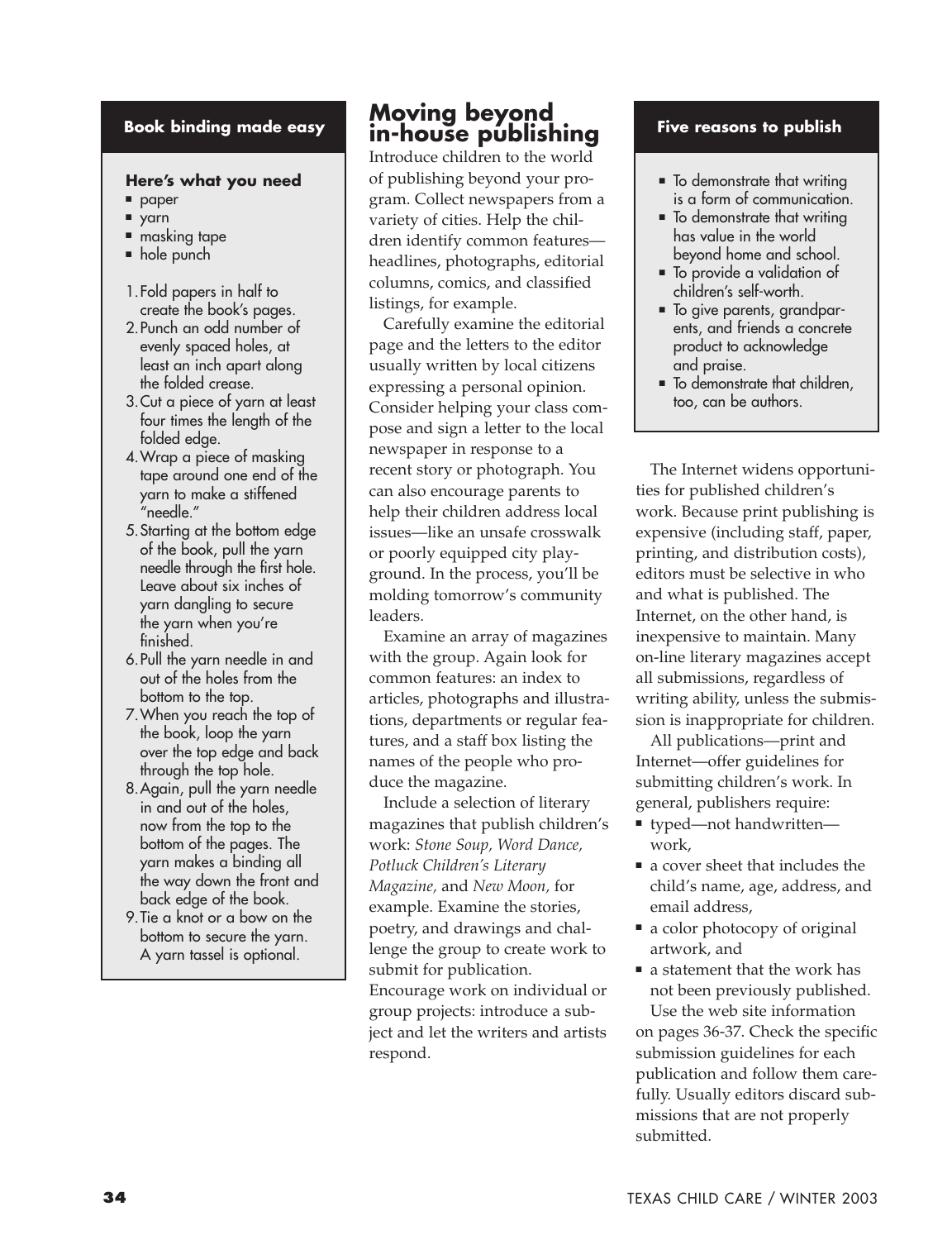# **Why publish?**

Even if a child does not pursue a writing career, there are at least four good reasons to publish children's writing.

- 1. Publishing reinforces a child's understanding of writing as a powerful communication tool. Children are more likely to read and to write when they understand that manuscripts are the personal voice of an author.
- 2. Publishing demonstrates that writing has value in the world beyond home and school. As adults we know that many employment opportunities depend on good writing skills—from resumes and job application forms to memos and reports. Publishing offers children an opportunity to see the value of writing beyond storytelling and fantasy.
- 3. Publishing offers a powerful validation of self-worth. The exercise in creativity reinforces determination, risk-taking, and tenacity—skills necessary for school and employment success. Gifts of children's publications offer family and friends a concrete product to cherish. The publication's author recognizes connections—to the work produced, to the ideas that inspired the work, and to the audience that applauds it.
- 4. Publishing demonstrates to children that they, too, are authors—with stories, insights, and experiences—in the tradition of Rosemary Wells, Maurice Sendek, and Brian Pinkney.

Support young authors. Early recognition—and publication could be the start of a career. After all, several famous writers, including Stephen King, Langston Hughes, Ernest

Hemingway, F. Scott Fitzgerald, and Sylvia Plath were all first published in their teens.

Caregivers who help children see themselves as writers may be attending a real book signing someday, where an author scribbles in their book, *Thank you for believing in me and for encouraging my first writing….*

## **About the author**

Theresa M. Sull, Ph.D., is an author, trainer, and early childhood educator. During her 25-year career, she has taught young children both with and without special needs, consulted to their families, taught college students and teachers, published articles, and coordinated public school, university, and nonprofit programs.

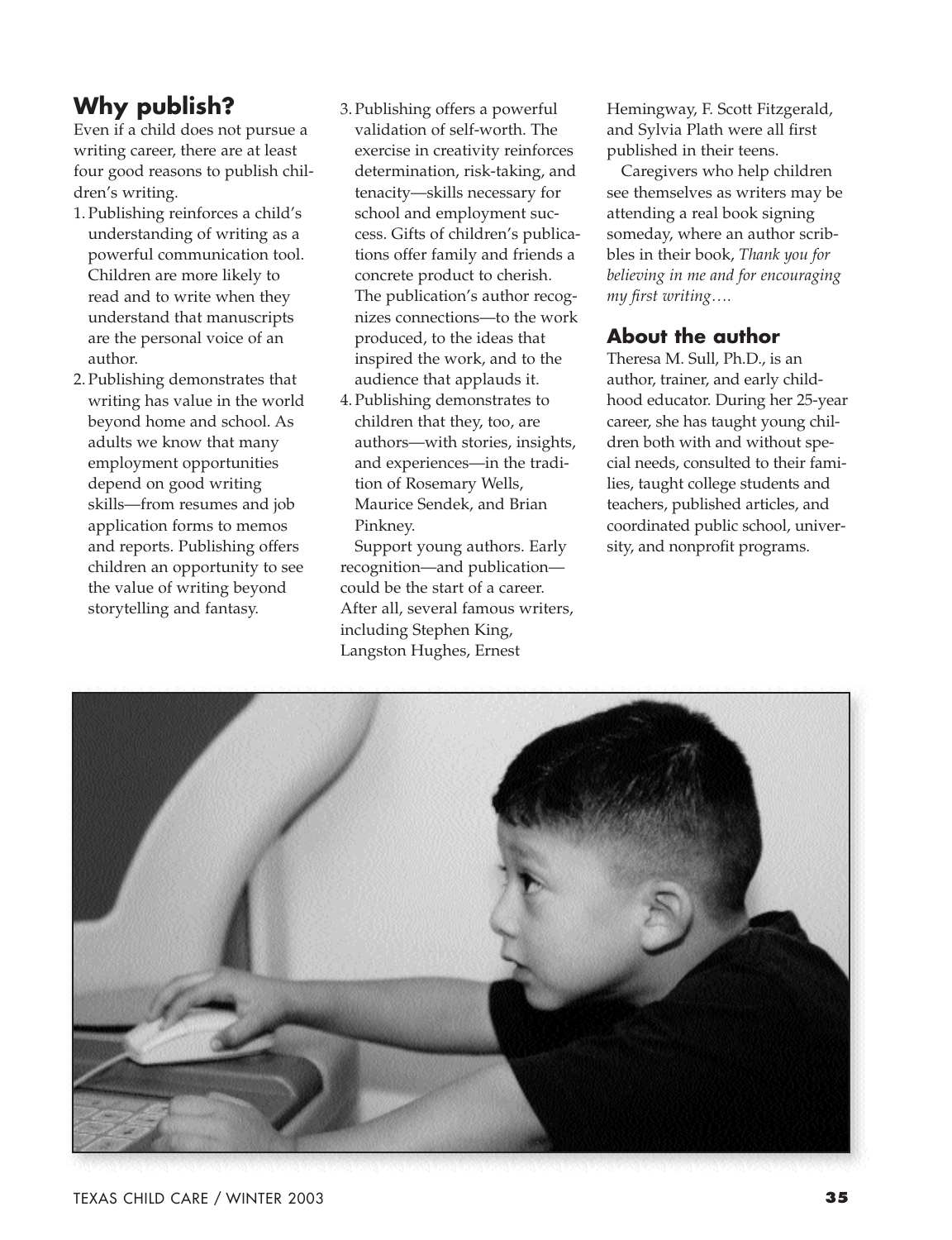#### **Resources**

Check out and then share the following print publications that use children's work.

#### **Stone Soup**

Children's Art Foundation Box 83 Santa Cruz, CA 95063 www.stonesoup.com

This is a bimonthly print periodical with featured stories and art on the Internet. Eight- to 13 year-olds from all over the world contribute their stories, poems, book reviews, and artwork.

#### **Word Dance Magazine**

Playful Productions, Inc. P.O. Box 10804 Wilmington, DE 19850-0804 www.worddance.com

*Word Dance* is a quarterly publication with samples on the Internet. The magazine accepts story, poem, and artwork submissions from children kindergarten through eighth grade. They also accept group projects.

## **Potluck Children's Literary Magazine**

P.O. Box 546 Deerfield, IL 60015-0546 www.potluckmagazine.org

This quarterly literary magazine publishes poetry, short stories, book reviews, and artwork by 8- to 16-year-olds. Sample work is on the Internet site.

#### **Young Voices**

P.O. Box 2321 Olympia, WA 98507 www.youngvoicesmagazine.com

Elementary, middle, and high school students can submit their stories, artwork, and poems to this quarterly magazine. Sample articles are online.

#### **Creative Kids**

Submissions Editor P.O. Box 8813 Waco, TX 76714-8813 www.prufrock.com/prufrock\_ jm\_createkids.cfm

Published by Prufrock Press, this quarterly magazine includes games, puzzles, stories, and opinions, all by produced by children ages 8 to 14. See samples on their web site.

#### **Skipping Stones**  P.O. BOX 3939

Eugene OR 97403-0939 USA www.skippingstones.org

*Skipping Stones* is an awardwinning resource in multicultural education containing writing by adults and children. Now in its 15th year, *Skipping Stones* publishes bimonthly during the school year; sample work is included on the web site. Children ages 8 to 16 may submit essays, stories, letters to the editor, riddles, and proverbs.

# **New Moon: The Magazine for Girls and Their Dreams**

34 E. Superior St. Ste. 200 Duluth, MN 55802-3003 www.newmoon.org

Especially for girls, *New Moon* is a bimonthly magazine that publishes letters, articles, and fiction by 8- to 14-year-old girls. Sample issues are available on the web site.